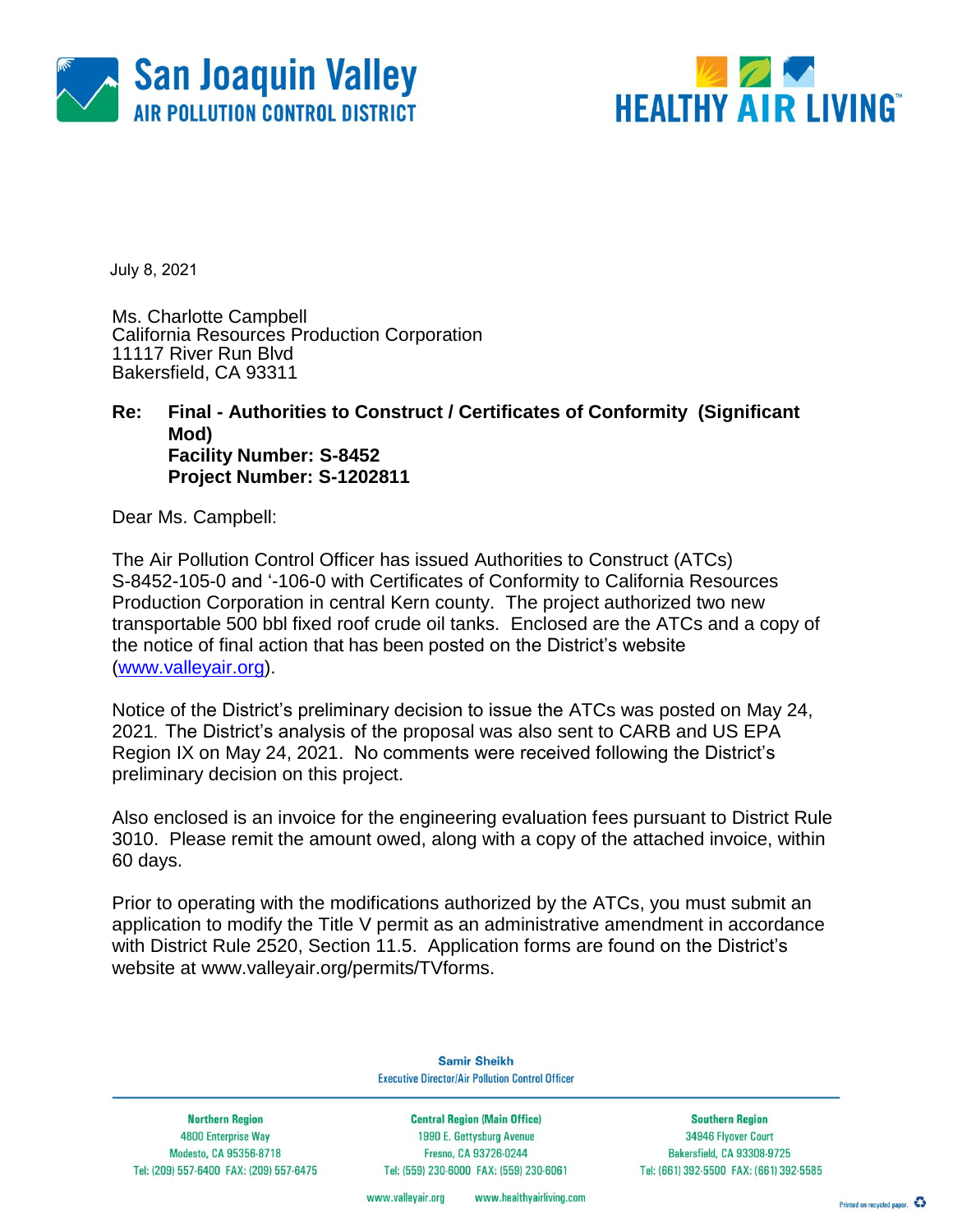July 8, 2021

Ms. Charlotte Campbell Page 2

Thank you for your cooperation in this matter. If you have any questions, please contact Mr. Leonard Scandura, Permit Services Manager, at (661) 392-5500.

Sincerely,

lma\_ hemal

Brian Clements Director of Permit Services

**Enclosures** 

cc: Courtney Graham, CARB (w/enclosure) via email

cc: Laura Yannayon, EPA (w/enclosure) via EPS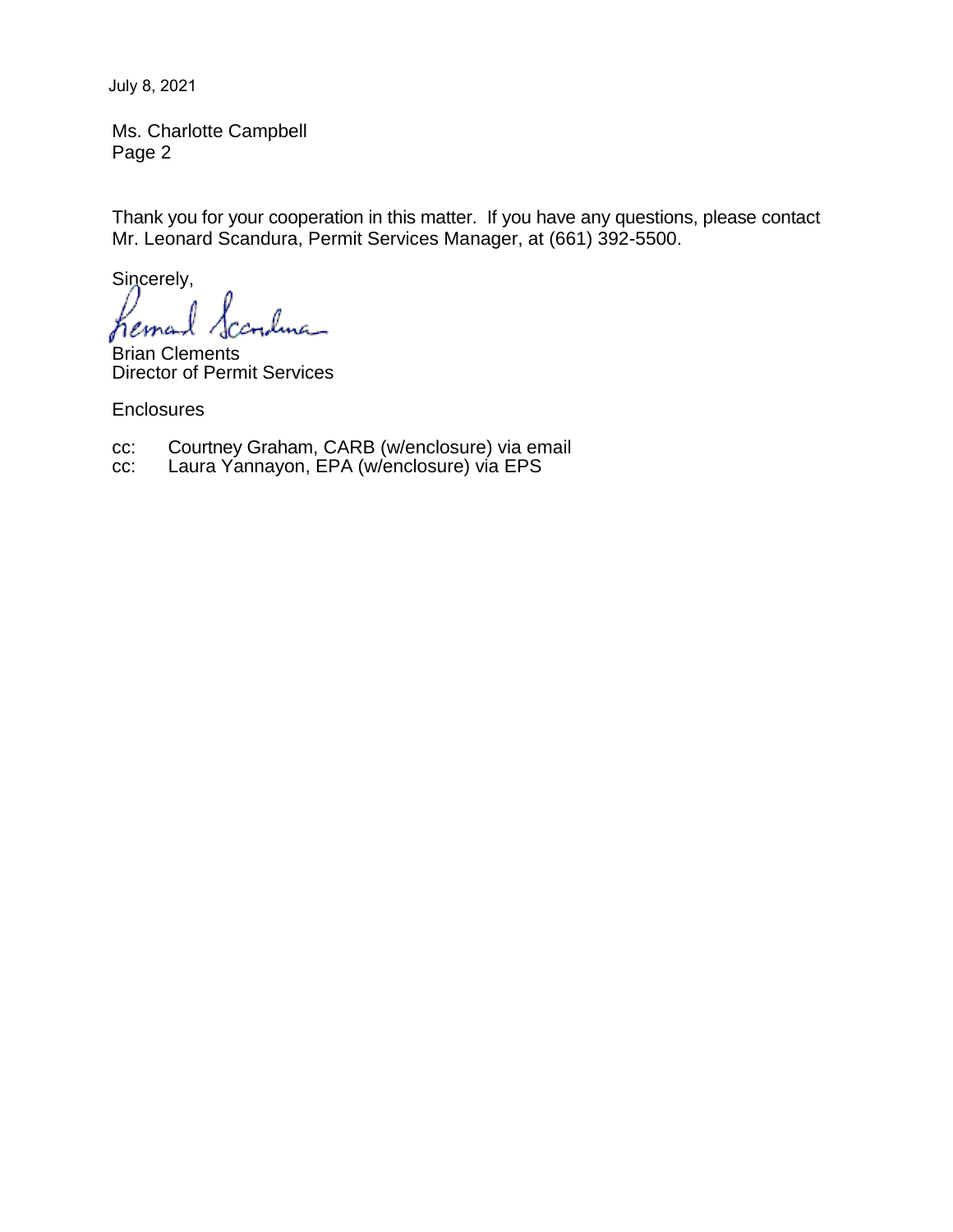



Facility # S-8452 CALIFORNIA RESOURCES PRODUCTION CORP 900 OLD RIVER RD BAKERSFIELD, CA 93311

## **AUTHORITY TO CONSTRUCT (ATC)**

*QUICK START GUIDE*

- 1. **Pay Invoice**: Please pay enclosed invoice before due date.
- 2. **Modify Your Title V Permit.** Prior to operating the equipment authorized under this ATC, submit an application to modify your Title V permit. See application forms at [http://www.valleyair.org/permits/TVforms.](http://www.valleyair.org/permits/TVforms)
- 3. **Fully Understand ATC**: Make sure you understand ALL conditions in the ATC prior to construction, modification and/or operation.
- 4. **Follow ATC**: You must construct, modify and/or operate your equipment as specified on the ATC. Any unspecified changes may require a new ATC.
- 5. **Notify District**: You must notify the District's Compliance Department, at the telephone numbers below, upon start-up and/or operation under the ATC. Please record the date construction or modification commenced and the date the equipment began operation under the ATC. You may NOT operate your equipment until you have notified the District's Compliance Department. A startup inspection may be required prior to receiving your Permit to Operate.
- 6. **Source Test**:Schedule and perform any required source testing. See [http://www.valleyair.org/busind/comply/source\\_testing.htm](http://www.valleyair.org/busind/comply/source_testing.htm) for source testing resources.
- 7. **Maintain Records**:Maintain all records required by ATC. Records are reviewed during every inspection (or upon request) and must be retained for at least 5 years. Sample record keeping forms can be found at http://www.valleyair.org/busind/comply/compliance\_forms.htm.

By operating in compliance, you are doing your part to improve air quality for all Valley residents.

#### **For assistance, please contact District Compliance staff at any of the telephone numbers listed below.**

Samir Sheikh Executive Director/Air Pollution Control Officer

Northern Region 4800 Enterprise Way Modesto, CA 95356-8718 Tel: (209) 557-6400 FAX: (209) 557-6475

Central Region (Main Office) 1990 E. Gettysburg Avenue Fresna, CA 93726-0244 Tel: (559) 230-6000 FAX: (559) 230-6061

**Southern Region** 34946 Flyover Court Bakersfield, CA 93308-9725 Tel: (661) 392-5500 FAX: (661) 392-5585

www.bealthyairliving.com www.valleyair.org

Preced on recycled paper. 43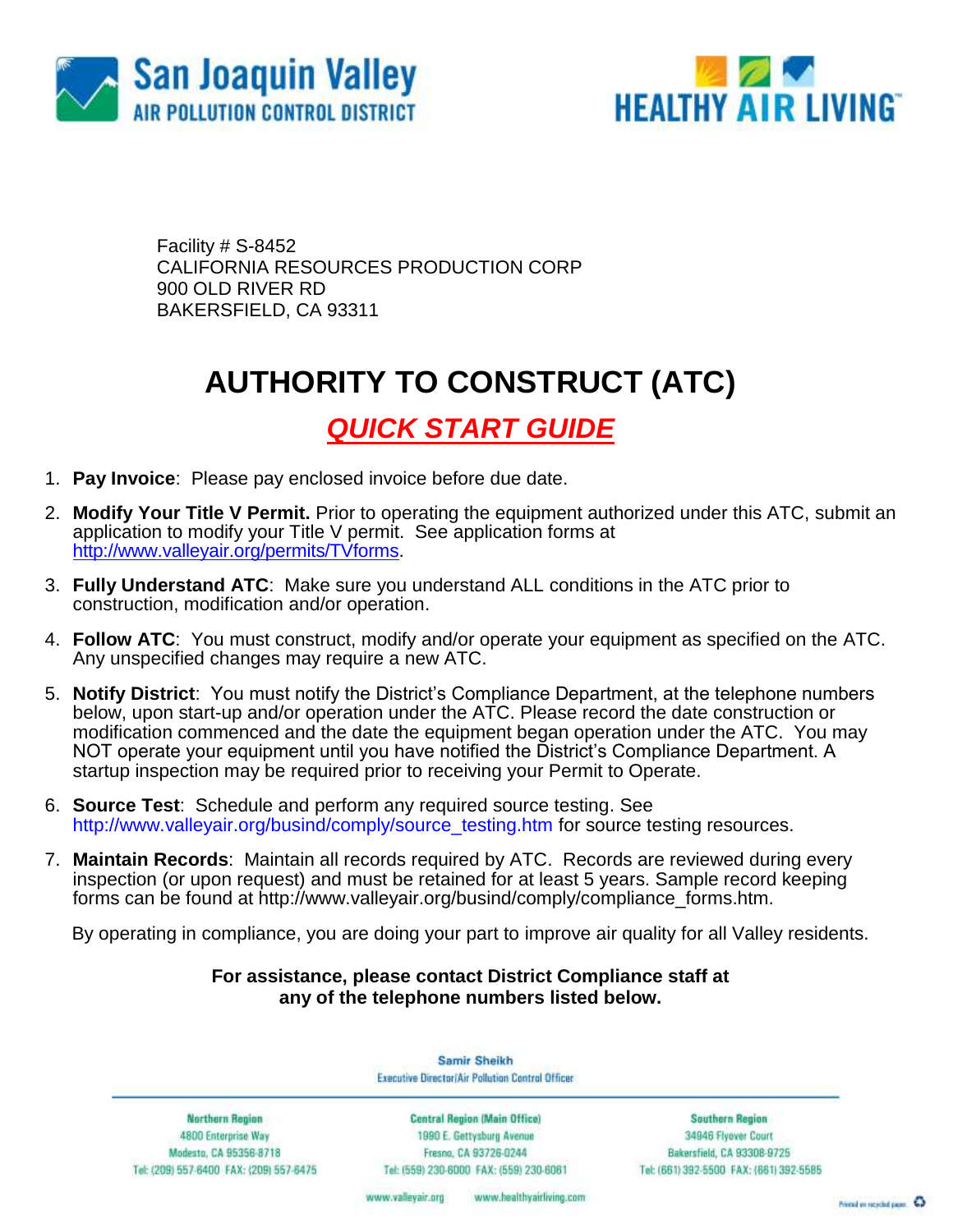



# **AUTHORITY TO CONSTRUCT**

**PERMIT NO:** S-8452-105-0 **ISSUANCE DATE:** 07/06/2021

**LEGAL OWNER OR OPERATOR:** CALIFORNIA RESOURCES PRODUCTION CORP **MAILING ADDRESS:** 900 OLD RIVER RD BAKERSFIELD, CA 93311

**LOCATION:** HEAVY OIL CENTRAL

#### **EQUIPMENT DESCRIPTION:**

500 BBL FIXED ROOF CRUDE OIL TANK (BAKER STYLE) EQUIPPED WITH PVRV

### **CONDITIONS**

- 1. This Authority to Construct serves as a written certificate of conformity with the procedural requirements of 40 CFR 70.7 and 70.8 and with the compliance requirements of 40 CFR 70.6(c). [District Rule 2201] Federally Enforceable Through Title V Permit
- 2. Prior to operating with modifications authorized by this Authority to Construct, the facility shall submit an application to modify the Title V permit with an administrative amendment in accordance with District Rule 2520 Section 5.3.4. [District Rule 2520, 5.3.4] Federally Enforceable Through Title V Permit
- 3. Prior to operating equipment under this Authority to Construct, permittee shall surrender surplus at time of use VOC emission reduction credits for the following quantity of emissions: 1st quarter - 696 lb, 2nd quarter - 696 lb, 3rd quarter - 697 lb, and 4th quarter - 697 lb. These amounts include the applicable offset ratio specified in Rule 2201 Section 4.8 (as amended 8/15/19) for the ERC specified below. [District Rule 2201] Federally Enforceable Through Title V Permit
- 4. ERC Certificate Number S-1722-1 and S-4470-1 (or a certificate split from this certificate) shall be used to supply the required offsets, unless a revised offsetting proposal is received and approved by the District, upon which this Authority to Construct shall be reissued, administratively specifying the new offsetting proposal. Original public noticing requirements, if any, shall be duplicated prior to reissuance of this Authority to Construct. [District Rule 2201] Federally Enforceable Through Title V Permit
- 5. The tank shall be equipped with a fixed roof with no holes or openings. [District Rule 2201] Federally Enforceable Through Title V Permit

#### CONDITIONS CONTINUE ON NEXT PAGE

**YOU MUST NOTIFY THE DISTRICT COMPLIANCE DIVISION AT (661) 392-5500 WHEN CONSTRUCTION IS COMPLETED AND PRIOR TO OPERATING THE EQUIPMENT OR MODIFICATIONS AUTHORIZED BY THIS AUTHORITY TO CONSTRUCT.** This is NOT a PERMIT TO OPERATE. Approval or denial of a PERMIT TO OPERATE will be made after an inspection to verify that the equipment has been constructed in accordance with the approved plans, specifications and conditions of this Authority to Construct, and to determine if the equipment can be operated in compliance with all Rules and Regulations of the San Joaquin Valley Unified Air Pollution Control District. Unless construction has commenced pursuant to Rule 2050, this Authority to Construct shall expire and application shall be cancelled two years from the date of issuance. The applicant is responsible for complying with all laws, ordinances and regulations of all other governmental agencies which may pertain to the above equipment.

Samir Sheikh, Executive Director / APCO

 $\mu$ 

Brian Clements, Director of Permit Services S-8452-105-0 : Jul 7 2021 10:45AM -- RINALDIR : Joint Inspection Required with RINALDIR

Southern Regional Office • 34946 Flyover Court • Bakersfield, CA 93308 • (661) 392-5500 • Fax (661) 392-5585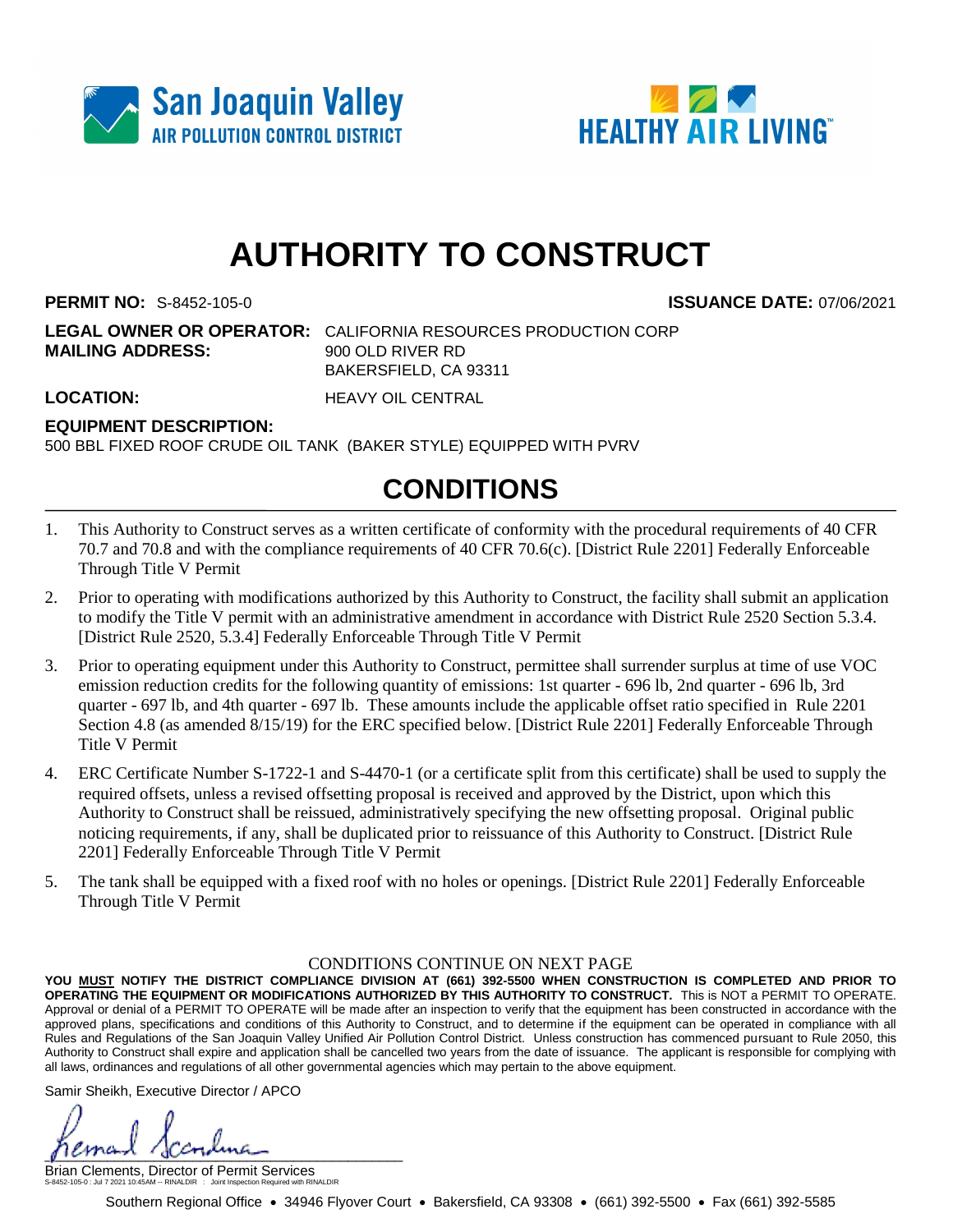Conditions for S-8452-105-0 (continued) Page 2 of 2

- 6. This tank shall be equipped with a pressure-vacuum (PV) relief valve set to within 10% of the maximum allowable working pressure of the tank, permanently labeled with the operating pressure settings and properly maintained in good operating order in accordance with the manufacturer's instructions. [District Rules 2201 and 4623] Federally Enforceable Through Title V Permit
- 7. Crude oil throughput shall not exceed 1,000 barrels per day (monthly daily average). [District Rule 2201] Federally Enforceable Through Title V Permit
- 8. This tank shall only store, place, or hold organic liquid with a true vapor pressure (TVP) of less than 0.05 psia under all storage conditions. [District Rules 2201 and 4623] Federally Enforceable Through Title V Permit
- 9. Permittee shall conduct True Vapor Pressure (TVP) testing of the organic liquid stored in this tank at least once every 24 months during summer (July - September), and/or whenever there is a change in the source or type of organic liquid stored in this tank in order to maintain exemption from the rule. [District Rules 2201 and 4623] Federally Enforceable Through Title V Permit
- 10. As used in this permit, the term "source or type" shall mean liquids with similar characteristics. The operator shall maintain records of API gravity of petroleum liquids stored in this unit to determine which are from common source. [District Rule 2520, 9.3.2] Federally Enforceable Through Title V Permit
- 11. For crude oil with an API gravity of 26 degrees or less, the TVP shall be determined using the latest version of the Lawrence Berkeley National Laboratory "test Method for Vapor pressure of Reactive Organic Compounds in Heavy Crude Oil Using Gas Chromatograph", as approved by ARB and EPA. [District Rule 4623, 6.4.4] Federally Enforceable Through Title V Permit
- 12. For other organic liquids, the true vapor pressure (TVP) shall be measured using Reid vapor pressure ASTM Method D323, and converting the RVP to TVP at the tank's maximum organic liquid storage temperature. The conversion of RVP to TVP shall be done in accordance of the oil and gas section of "California Air Resources Boards (ARB) Technical Guidance Document to the Criteria and Guidelines Regulations for AB 2588", dated August 1989. As an alternative to using ASTM D 323, the TVP of crude oil with an API gravity range of greater than 26 degrees up to 30 degrees may be determined by using other equivalent test methods approved by APCO, ARB and EPA. [District Rule 4623, 6.4.3] Federally Enforceable Through Title V Permit
- 13. The permittee shall keep accurate records of each organic liquid stored in the tank, including its storage temperature, TVP, API gravity and throughput. [District Rules 2201and 4623] Federally Enforceable Through Title V Permit
- 14. All records required to be maintained by this permit shall be maintained for a period of at least five years and shall be made readily available for District inspection upon request. [District Rules 2520 and 4623] Federally Enforceable Through Title V Permit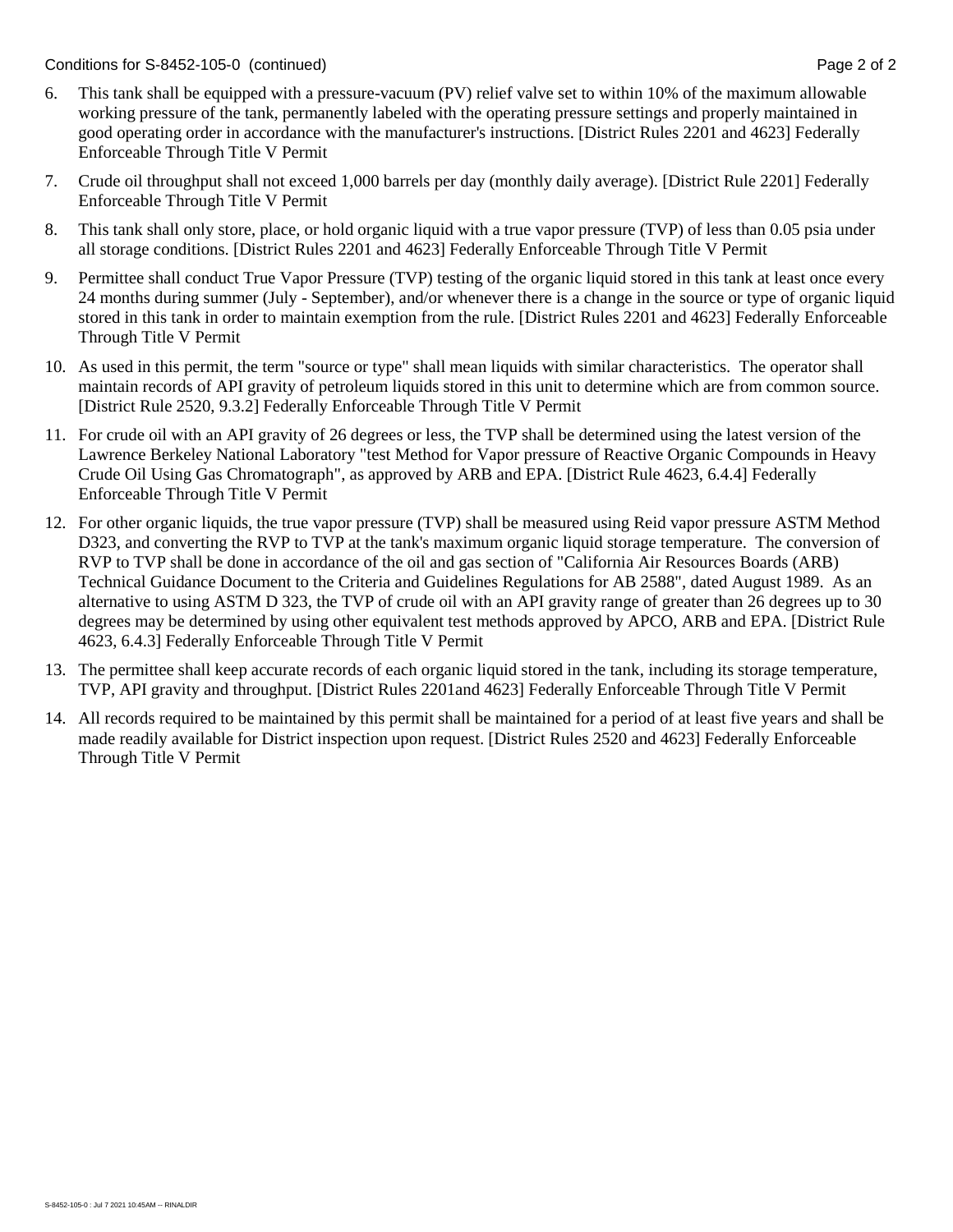



# **AUTHORITY TO CONSTRUCT**

**PERMIT NO:** S-8452-106-0 **ISSUANCE DATE:** 07/06/2021

**LEGAL OWNER OR OPERATOR:** CALIFORNIA RESOURCES PRODUCTION CORP **MAILING ADDRESS:** 900 OLD RIVER RD BAKERSFIELD, CA 93311

**LOCATION:** HEAVY OIL CENTRAL

**SECTION:** 9 **TOWNSHIP:** 27S **RANGE:** 28E

#### **EQUIPMENT DESCRIPTION:**

500 BBL FIXED ROOF CRUDE OIL TANK (BAKER STYLE) EQUIPPED WITH PVRV

### **CONDITIONS**

- 1. This Authority to Construct serves as a written certificate of conformity with the procedural requirements of 40 CFR 70.7 and 70.8 and with the compliance requirements of 40 CFR 70.6(c). [District Rule 2201] Federally Enforceable Through Title V Permit
- 2. Prior to operating with modifications authorized by this Authority to Construct, the facility shall submit an application to modify the Title V permit with an administrative amendment in accordance with District Rule 2520 Section 5.3.4. [District Rule 2520, 5.3.4] Federally Enforceable Through Title V Permit
- 3. Prior to operating equipment under this Authority to Construct, permittee shall surrender surplus at time of use VOC emission reduction credits for the following quantity of emissions: 1st quarter - 696 lb, 2nd quarter - 696 lb, 3rd quarter - 697 lb, and 4th quarter - 697 lb. These amounts include the applicable offset ratio specified in Rule 2201 Section 4.8 (as amended  $\frac{8}{15/19}$ ) for the ERC specified below. [District Rule 2201] Federally Enforceable Through Title V Permit
- 4. ERC Certificate Number S-1722-1 and S-4470-1 (or a certificate split from this certificate) shall be used to supply the required offsets, unless a revised offsetting proposal is received and approved by the District, upon which this Authority to Construct shall be reissued, administratively specifying the new offsetting proposal. Original public noticing requirements, if any, shall be duplicated prior to reissuance of this Authority to Construct. [District Rule 2201] Federally Enforceable Through Title V Permit
- 5. The tank shall be equipped with a fixed roof with no holes or openings. [District Rule 2201] Federally Enforceable Through Title V Permit

#### CONDITIONS CONTINUE ON NEXT PAGE

**YOU MUST NOTIFY THE DISTRICT COMPLIANCE DIVISION AT (661) 392-5500 WHEN CONSTRUCTION IS COMPLETED AND PRIOR TO OPERATING THE EQUIPMENT OR MODIFICATIONS AUTHORIZED BY THIS AUTHORITY TO CONSTRUCT.** This is NOT a PERMIT TO OPERATE. Approval or denial of a PERMIT TO OPERATE will be made after an inspection to verify that the equipment has been constructed in accordance with the approved plans, specifications and conditions of this Authority to Construct, and to determine if the equipment can be operated in compliance with all Rules and Regulations of the San Joaquin Valley Unified Air Pollution Control District. Unless construction has commenced pursuant to Rule 2050, this Authority to Construct shall expire and application shall be cancelled two years from the date of issuance. The applicant is responsible for complying with all laws, ordinances and regulations of all other governmental agencies which may pertain to the above equipment.

Samir Sheikh, Executive Director / APCO

 $\mu$ 

Brian Clements, Director of Permit Services S-8452-106-0 : Jul 7 2021 10:45AM -- RINALDIR : Joint Inspection Required with RINALDIR

Southern Regional Office • 34946 Flyover Court • Bakersfield, CA 93308 • (661) 392-5500 • Fax (661) 392-5585